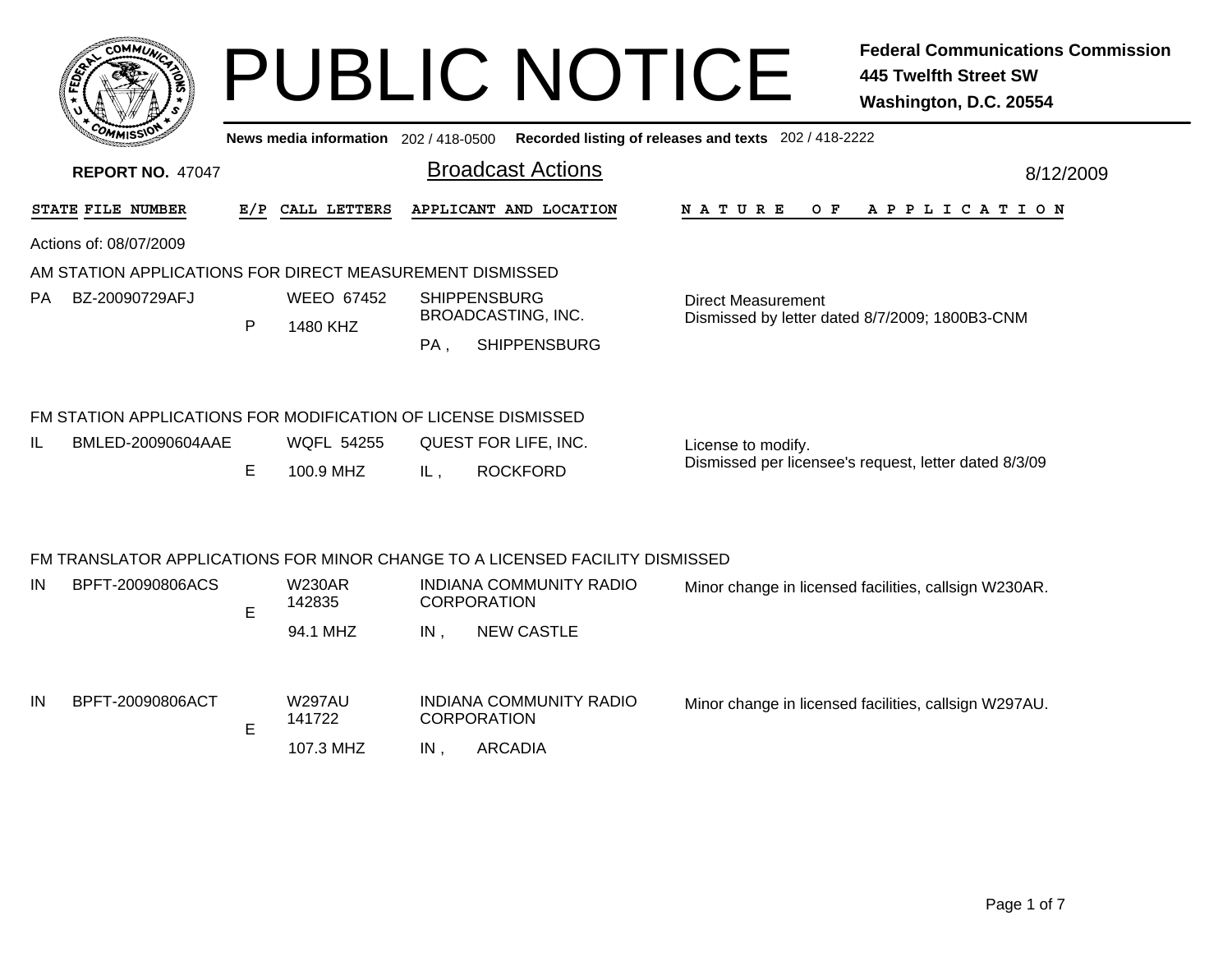| сомми                                                                           |     |                                     |                                   | <b>PUBLIC NOTICE</b>                                 |                                                             | <b>Federal Communications Commission</b><br><b>445 Twelfth Street SW</b><br>Washington, D.C. 20554 |  |  |  |
|---------------------------------------------------------------------------------|-----|-------------------------------------|-----------------------------------|------------------------------------------------------|-------------------------------------------------------------|----------------------------------------------------------------------------------------------------|--|--|--|
|                                                                                 |     | News media information 202/418-0500 |                                   |                                                      | Recorded listing of releases and texts 202 / 418-2222       |                                                                                                    |  |  |  |
| <b>REPORT NO. 47047</b>                                                         |     |                                     |                                   | <b>Broadcast Actions</b>                             |                                                             | 8/12/2009                                                                                          |  |  |  |
| STATE FILE NUMBER                                                               | E/P | CALL LETTERS                        |                                   | APPLICANT AND LOCATION                               | <b>NATURE</b><br>O F                                        | A P P L I C A T I O N                                                                              |  |  |  |
| Actions of: 08/07/2009                                                          |     |                                     |                                   |                                                      |                                                             |                                                                                                    |  |  |  |
| AM STATION APPLICATIONS FOR MINOR CHANGE TO A LICENSED FACILITY GRANTED         |     |                                     |                                   |                                                      |                                                             |                                                                                                    |  |  |  |
| BP-20081029ADD<br>CA.                                                           |     | KSUE 60302                          |                                   | SIERRA BROADCASTING<br><b>CORPORATION</b>            | Minor change in licensed facilities.                        |                                                                                                    |  |  |  |
|                                                                                 | Е   | 1240 KHZ                            | CA,                               | <b>SUSANVILLE</b>                                    |                                                             |                                                                                                    |  |  |  |
| FM STATION APPLICATIONS FOR LICENSE TO COVER GRANTED                            |     |                                     |                                   |                                                      |                                                             |                                                                                                    |  |  |  |
| BLED-20090707ACC<br>CA.                                                         |     | <b>KLSI 91795</b>                   | EDUCATIONAL PUBLIC RADIO,<br>INC. |                                                      | License to cover.<br>Engineering Amendment filed 08/06/2009 |                                                                                                    |  |  |  |
|                                                                                 | E   | 89.3 MHZ                            | CA,                               | <b>MOSS BEACH</b>                                    |                                                             |                                                                                                    |  |  |  |
| FM STATION APPLICATIONS FOR MINOR MODIFICATION TO A CONSTRUCTION PERMIT GRANTED |     |                                     |                                   |                                                      |                                                             |                                                                                                    |  |  |  |
| BMPH-20090721ACQ<br>GA.                                                         |     | WSGC-FM<br>84470                    |                                   | <b>GEORGIA-CAROLINA</b><br>RADIOCASTING COMPANY, LLC | Mod of CP to chg                                            |                                                                                                    |  |  |  |
|                                                                                 | E   | 105.3 MHZ                           | GA,                               | <b>TIGNALL</b>                                       |                                                             |                                                                                                    |  |  |  |
| FM STATION APPLICATIONS FOR MINOR CHANGE TO A LICENSED FACILITY GRANTED         |     |                                     |                                   |                                                      |                                                             |                                                                                                    |  |  |  |
| BPH-20090721ACR<br>GA -                                                         |     | <b>WNGA 26854</b>                   |                                   | <b>TUGART PROPERTIES, LLC</b>                        | Minor change in licensed facilities.                        |                                                                                                    |  |  |  |
|                                                                                 | Е   | 105.1 MHZ                           | GA,                               | <b>HELEN</b>                                         | Engineering Amendment filed 08/04/2009                      |                                                                                                    |  |  |  |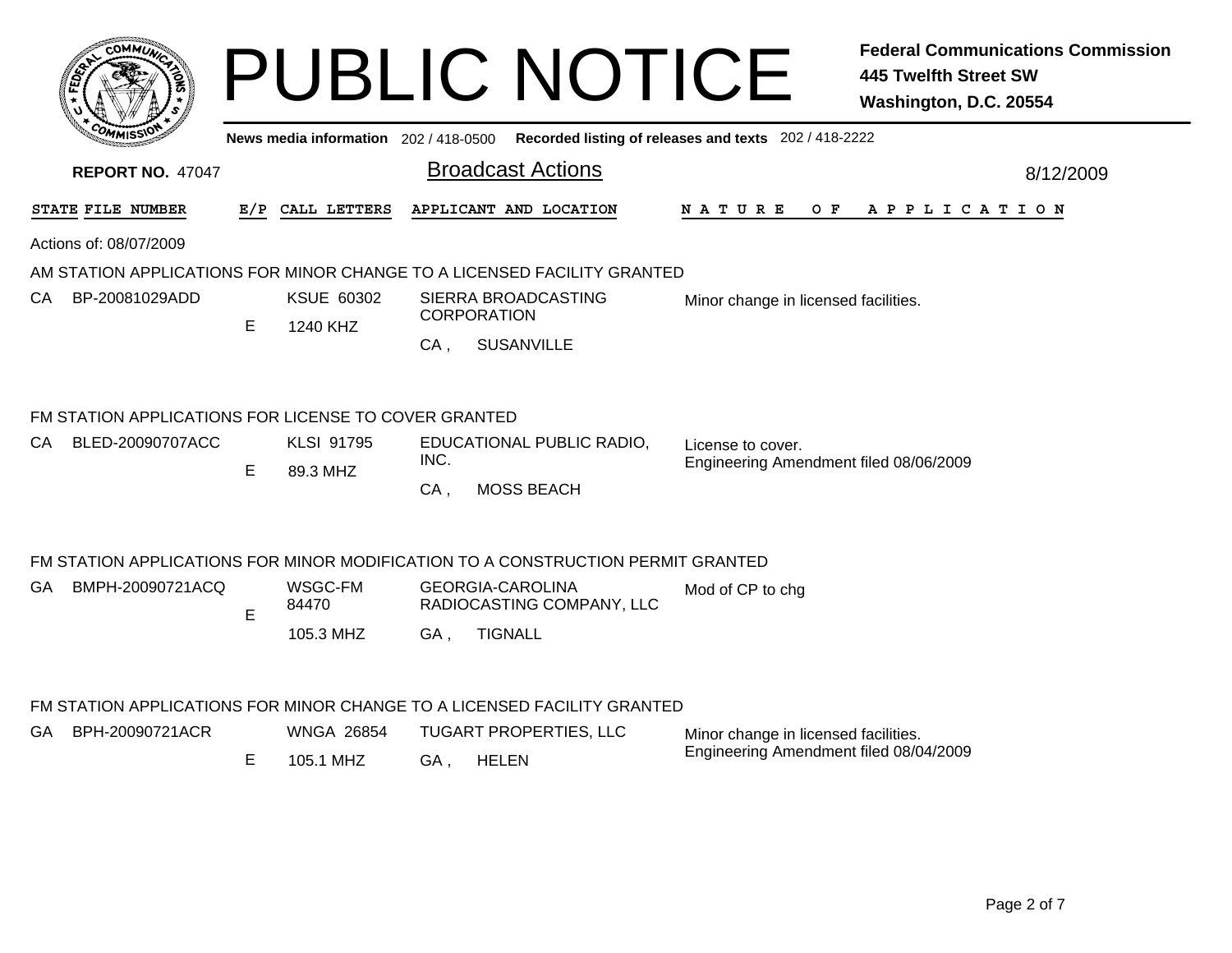|           | COMMUN                                                  |                                                              | News media information 202 / 418-0500 |        | <b>PUBLIC NOTICE</b>                                            | Recorded listing of releases and texts 202 / 418-2222 | <b>Federal Communications Commission</b><br><b>445 Twelfth Street SW</b><br>Washington, D.C. 20554 |  |  |  |  |  |
|-----------|---------------------------------------------------------|--------------------------------------------------------------|---------------------------------------|--------|-----------------------------------------------------------------|-------------------------------------------------------|----------------------------------------------------------------------------------------------------|--|--|--|--|--|
|           | <b>REPORT NO. 47047</b>                                 |                                                              |                                       |        | <b>Broadcast Actions</b>                                        |                                                       | 8/12/2009                                                                                          |  |  |  |  |  |
|           | STATE FILE NUMBER                                       | APPLICANT AND LOCATION<br>CALL LETTERS<br>N A T U R E<br>E/P |                                       |        |                                                                 |                                                       | OF APPLICATION                                                                                     |  |  |  |  |  |
|           | Actions of: 08/07/2009                                  |                                                              |                                       |        |                                                                 |                                                       |                                                                                                    |  |  |  |  |  |
|           | FM TRANSLATOR APPLICATIONS FOR LICENSE TO COVER GRANTED |                                                              |                                       |        |                                                                 |                                                       |                                                                                                    |  |  |  |  |  |
| <b>PA</b> | BLFT-20090616ABB                                        | E                                                            | <b>W230AX</b><br>141635               |        | <b>SHIPPENSBURG</b><br><b>BROADCASTING, INC.</b>                | License to cover.                                     |                                                                                                    |  |  |  |  |  |
|           |                                                         |                                                              | 93.9 MHZ                              | PA,    | <b>SHIPPENSBURG</b>                                             |                                                       |                                                                                                    |  |  |  |  |  |
| <b>WY</b> | BLFT-20090724ADR                                        | E                                                            | K262BV 142180<br>100.3 MHZ            | WY,    | YOUNGERS COLORADO<br><b>BROADCASTING LLC</b><br><b>CHEYENNE</b> | License to cover.                                     |                                                                                                    |  |  |  |  |  |
| NH.       | BLFT-20090727AAL                                        | E                                                            | <b>W233AY</b><br>146333<br>94.5 MHZ   | $NH$ , | KOOR COMMUNICATIONS, INC.<br><b>NEWPORT</b>                     | License to cover.                                     |                                                                                                    |  |  |  |  |  |
| <b>NV</b> | BLFT-20090727ADW                                        | E                                                            | <b>K235BU</b><br>156220<br>94.9 MHZ   | NV,    | ONDAS DE VIDA, NETWORK, INC.<br><b>CHARLESTON PARK</b>          | License to cover.                                     |                                                                                                    |  |  |  |  |  |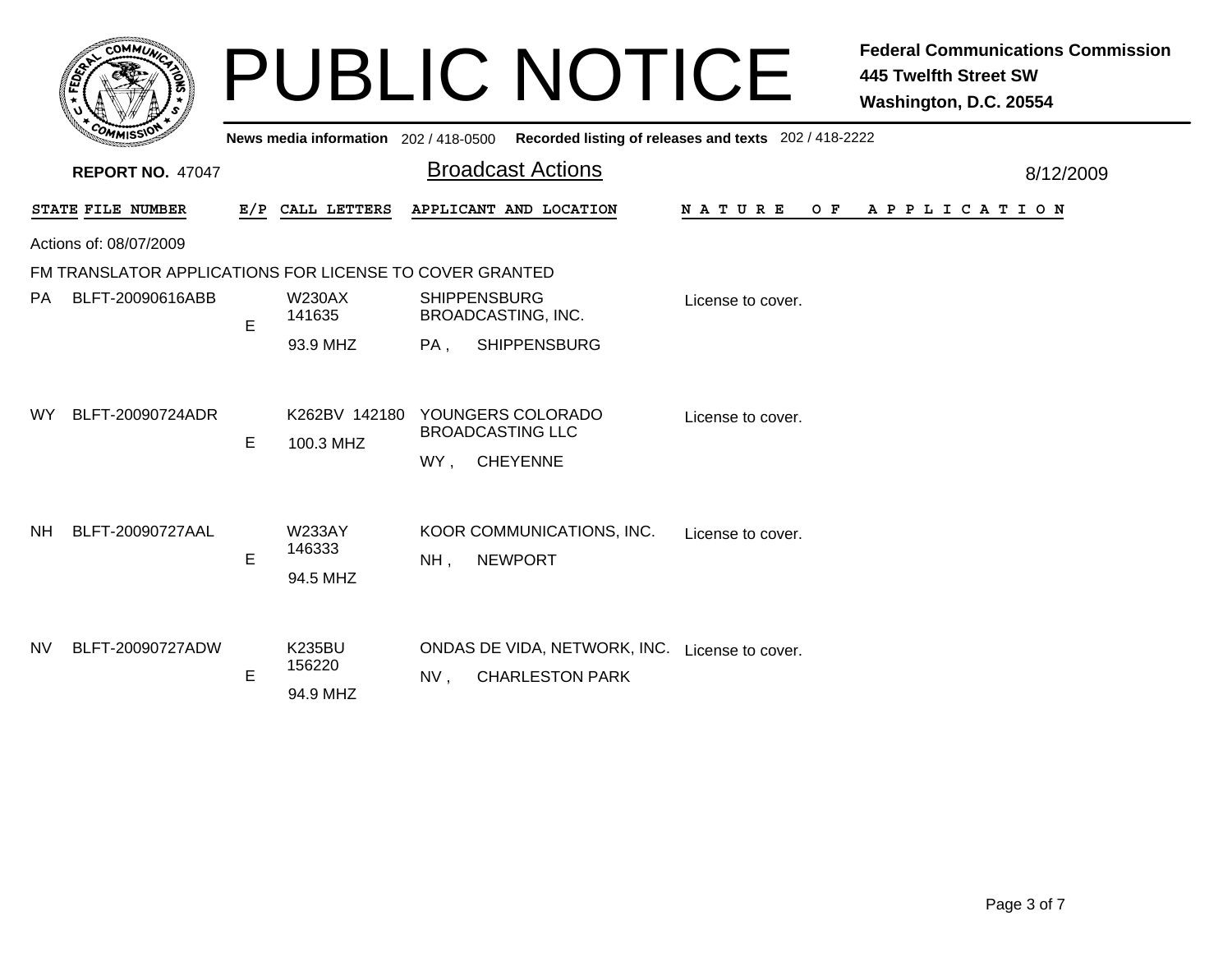|    | COMMUL                  |   |                                       |      | <b>PUBLIC NOTICE</b>                                                               |                                                       | <b>Federal Communications Commission</b><br><b>445 Twelfth Street SW</b><br>Washington, D.C. 20554 |  |  |  |  |
|----|-------------------------|---|---------------------------------------|------|------------------------------------------------------------------------------------|-------------------------------------------------------|----------------------------------------------------------------------------------------------------|--|--|--|--|
|    |                         |   | News media information 202 / 418-0500 |      |                                                                                    | Recorded listing of releases and texts 202 / 418-2222 |                                                                                                    |  |  |  |  |
|    | <b>REPORT NO. 47047</b> |   |                                       |      | <b>Broadcast Actions</b>                                                           | 8/12/2009                                             |                                                                                                    |  |  |  |  |
|    | STATE FILE NUMBER       |   | E/P CALL LETTERS                      |      | APPLICANT AND LOCATION                                                             | N A T U R E<br>O F                                    | A P P L I C A T I O N                                                                              |  |  |  |  |
|    | Actions of: 08/07/2009  |   |                                       |      |                                                                                    |                                                       |                                                                                                    |  |  |  |  |
|    |                         |   |                                       |      | FM TRANSLATOR APPLICATIONS FOR MINOR MODIFICATION TO A CONSTRUCTION PERMIT GRANTED |                                                       |                                                                                                    |  |  |  |  |
| VA | BMPFT-20090805AAI       | E | 100.9 MHZ                             | INC. | W265CA 93126 POSITIVE ALTERNATIVE RADIO,                                           | Mod of CP                                             |                                                                                                    |  |  |  |  |
|    |                         |   |                                       | VA,  | <b>MARTINSVILLE</b>                                                                |                                                       |                                                                                                    |  |  |  |  |
| LA | BMPFT-20090805ABB       | E | <b>K208FC</b><br>153127               | INC. | EDGEWATER BROADCASTING,                                                            | Mod of CP                                             |                                                                                                    |  |  |  |  |
|    |                         |   | 89.5 MHZ                              | LA,  | <b>NEW ORLEANS</b>                                                                 |                                                       |                                                                                                    |  |  |  |  |
| OH | BMPFT-20090806AAT       | E | <b>W237DM</b><br>143270               | INC. | POSITIVE ALTERNATIVE RADIO,                                                        | Mod of CP                                             |                                                                                                    |  |  |  |  |
|    |                         |   | 95.3 MHZ                              | OH.  | <b>JACKSON</b>                                                                     |                                                       |                                                                                                    |  |  |  |  |

## FM TRANSLATOR APPLICATIONS FOR MINOR CHANGE TO A LICENSED FACILITY GRANTED

| AL | BPFT-20090805AAC | W268BM<br>150814 | EDGEWATER BROADCASTING.<br>INC. |               | Minor change in licensed facilities, callsign W268BM. |
|----|------------------|------------------|---------------------------------|---------------|-------------------------------------------------------|
|    |                  | 101.5 MHZ        | AL                              | <b>ATHENS</b> |                                                       |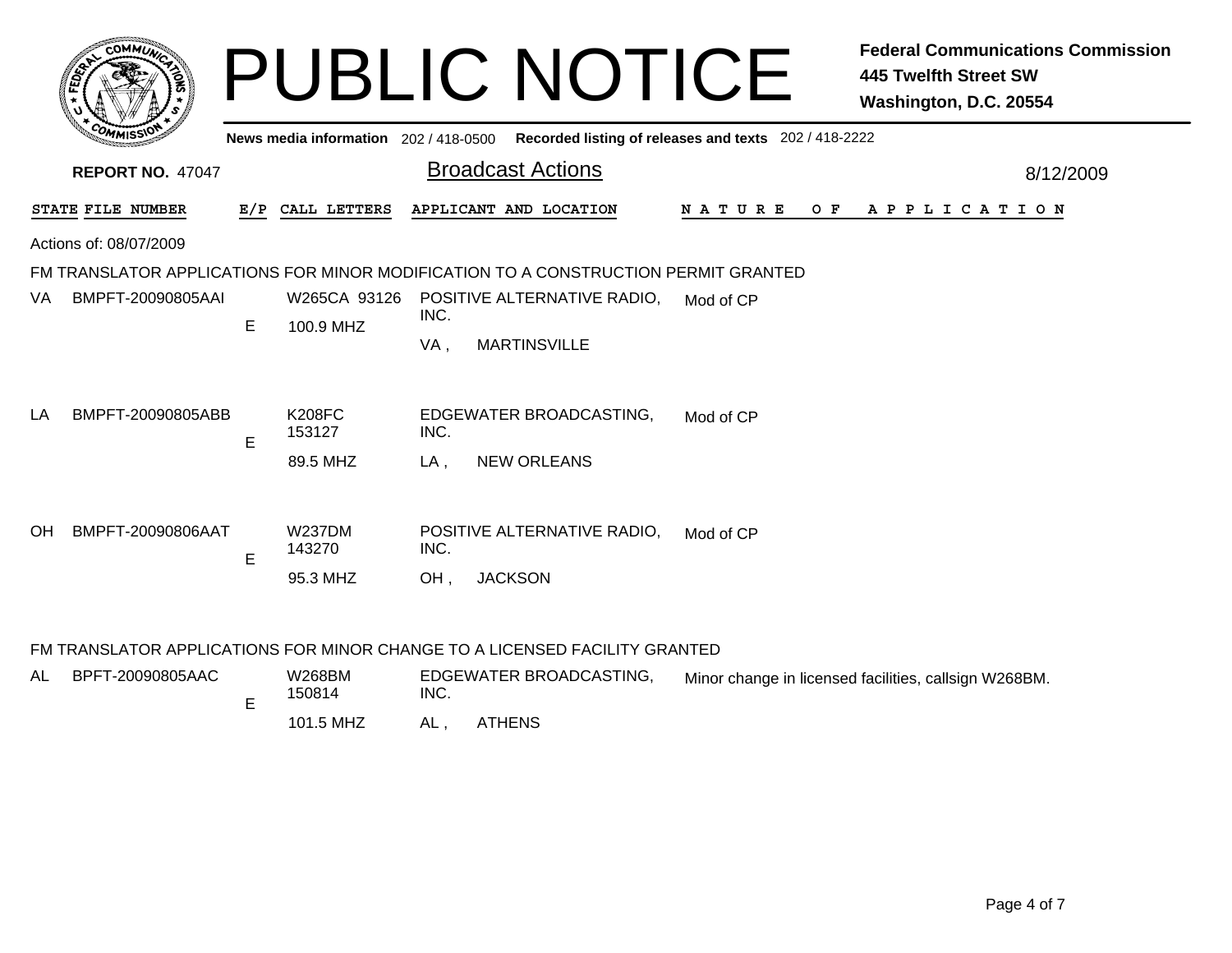|     |                         |     |                                       |             | <b>PUBLIC NOTICE</b>                                                       |                                                       | <b>Federal Communications Commission</b><br><b>445 Twelfth Street SW</b><br>Washington, D.C. 20554 |  |  |
|-----|-------------------------|-----|---------------------------------------|-------------|----------------------------------------------------------------------------|-------------------------------------------------------|----------------------------------------------------------------------------------------------------|--|--|
|     |                         |     | News media information 202 / 418-0500 |             |                                                                            | Recorded listing of releases and texts 202 / 418-2222 |                                                                                                    |  |  |
|     | <b>REPORT NO. 47047</b> |     |                                       |             | <b>Broadcast Actions</b>                                                   |                                                       | 8/12/2009                                                                                          |  |  |
|     | STATE FILE NUMBER       | E/P | CALL LETTERS                          |             | APPLICANT AND LOCATION                                                     | O F<br>N A T U R E                                    | A P P L I C A T I O N                                                                              |  |  |
|     | Actions of: 08/07/2009  |     |                                       |             |                                                                            |                                                       |                                                                                                    |  |  |
|     |                         |     |                                       |             | FM TRANSLATOR APPLICATIONS FOR MINOR CHANGE TO A LICENSED FACILITY GRANTED |                                                       |                                                                                                    |  |  |
| OK. | BPFT-20090805AAD        |     | K261DR 14455                          |             | THE LOVE STATION, INC.                                                     | Minor change in licensed facilities, callsign K261DR. |                                                                                                    |  |  |
|     |                         | Е   | 100.1 MHZ                             | OK,         | <b>ENID</b>                                                                |                                                       |                                                                                                    |  |  |
| МS  | BPFT-20090805AAF        | E   | <b>W225AK</b><br>144484<br>92.9 MHZ   | MS,         | <b>HORIZON CHRISTIAN</b><br><b>FELLOWSHIP</b><br><b>NEWTON</b>             |                                                       | Minor change in licensed facilities, callsign W225AK.                                              |  |  |
| ΟH  | BPFT-20090805AAH        | E   | <b>W290BC</b><br>140377<br>105.9 MHZ  | INC.<br>OH, | POSITIVE ALTERNATIVE RADIO,<br><b>MIDDLEPORT</b>                           |                                                       | Minor change in licensed facilities, callsign W290BC.                                              |  |  |
| MS. | BPFT-20090805ABH        | E   | W209CF 77029<br>89.7 MHZ              | MS,         | RADIO ASSIST MINISTRY, INC.<br><b>GULFPORT</b>                             |                                                       | Minor change in licensed facilities, callsign W209CF.                                              |  |  |
| GA. | BPFT-20090805ACI        | E   | <b>W201DL</b><br>152289<br>88.1 MHZ   | INC.<br>GA, | EDGEWATER BROADCASTING,<br>METTER                                          |                                                       | Minor change in licensed facilities, callsign W255AT.                                              |  |  |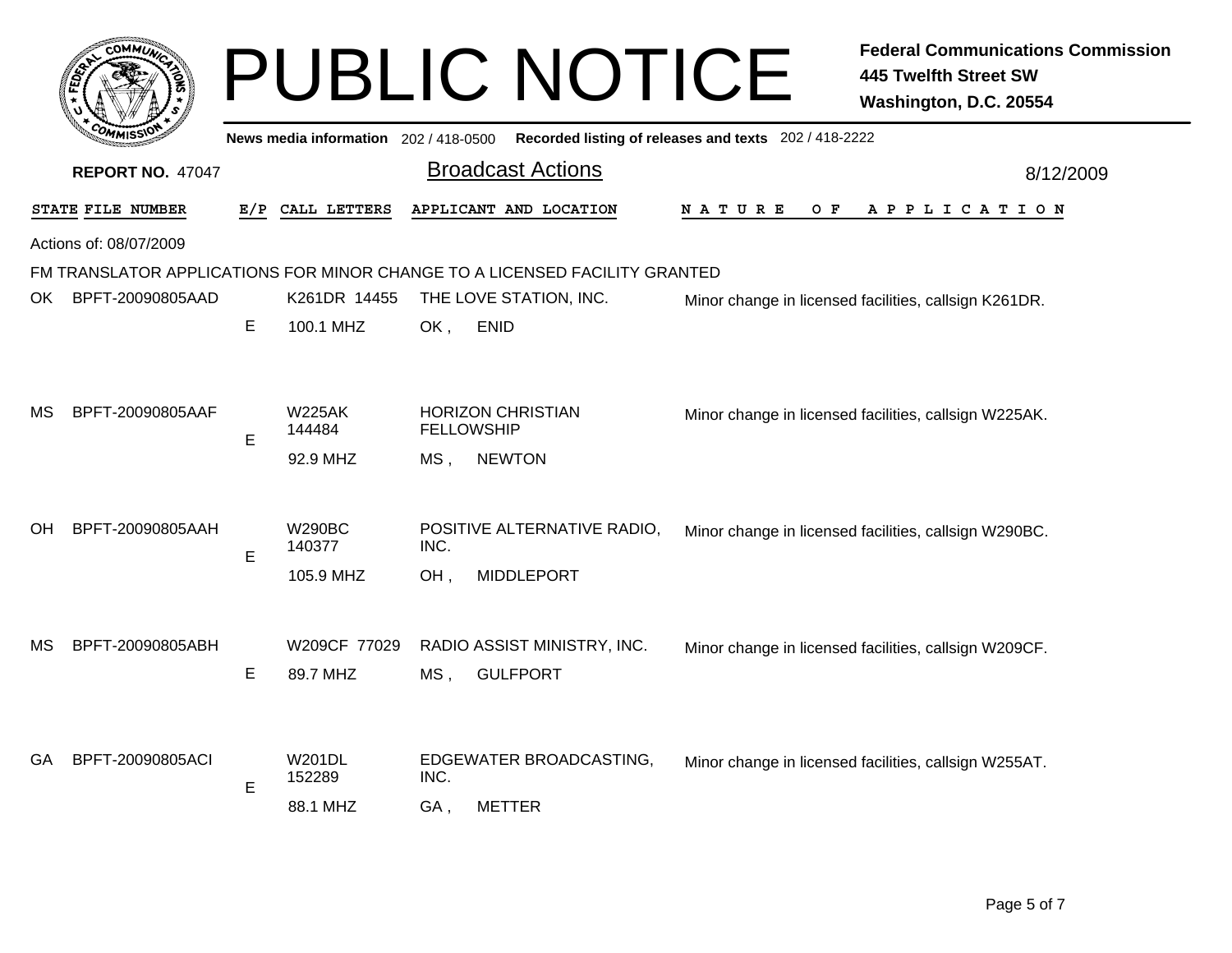|           | COMMUN                  |     |                                      |             | <b>PUBLIC NOTICE</b>                                                       |                                                       | <b>Federal Communications Commission</b><br><b>445 Twelfth Street SW</b><br>Washington, D.C. 20554 |
|-----------|-------------------------|-----|--------------------------------------|-------------|----------------------------------------------------------------------------|-------------------------------------------------------|----------------------------------------------------------------------------------------------------|
|           |                         |     | News media information 202/418-0500  |             |                                                                            | Recorded listing of releases and texts 202 / 418-2222 |                                                                                                    |
|           | <b>REPORT NO. 47047</b> |     |                                      |             | <b>Broadcast Actions</b>                                                   |                                                       | 8/12/2009                                                                                          |
|           | STATE FILE NUMBER       | E/P | CALL LETTERS                         |             | APPLICANT AND LOCATION                                                     | N A T U R E<br>O F                                    | A P P L I C A T I O N                                                                              |
|           | Actions of: 08/07/2009  |     |                                      |             |                                                                            |                                                       |                                                                                                    |
|           |                         |     |                                      |             | FM TRANSLATOR APPLICATIONS FOR MINOR CHANGE TO A LICENSED FACILITY GRANTED |                                                       |                                                                                                    |
| TX.       | BPFT-20090805ACO        | E   | K219LI 148282<br>91.7 MHZ            |             | THE WORSHIP CENTER OF<br><b>KINGSVILLE</b>                                 |                                                       | Minor change in licensed facilities, callsign K272EJ.                                              |
|           |                         |     |                                      | TX,         | <b>KENEDY</b>                                                              |                                                       |                                                                                                    |
| AL        | BPFT-20090805ACP        | E   | <b>W287BO</b><br>150999<br>105.3 MHZ | $AL$ ,      | RADIO ASSIST MINISTRY, INC.<br><b>ENTERPRISE</b>                           |                                                       | Minor change in licensed facilities, callsign W287BO.                                              |
| SC        | BPFT-20090805ACT        | E   | <b>W212CJ</b><br>149547<br>90.3 MHZ  | INC.<br>SC. | EDGEWATER BROADCASTING,<br><b>CHARLESTON</b>                               |                                                       | Minor change in licensed facilities, callsign W212CJ.                                              |
| <b>NH</b> | BPFT-20090806AAB        | E   | <b>W255CF</b><br>148946<br>98.9 MHZ  | NH,         | KOOR COMMUNICATIONS, INC.<br><b>ACWORTH</b>                                |                                                       | Minor change in licensed facilities, callsign W252CE.                                              |
| IL        | BPFT-20090806ABL        | E   | <b>W224BX</b><br>149358<br>92.7 MHZ  | IL,         | RADIO ASSIST MINISTRY, INC.<br>LE ROY                                      |                                                       | Minor change in licensed facilities, callsign W279BN.                                              |